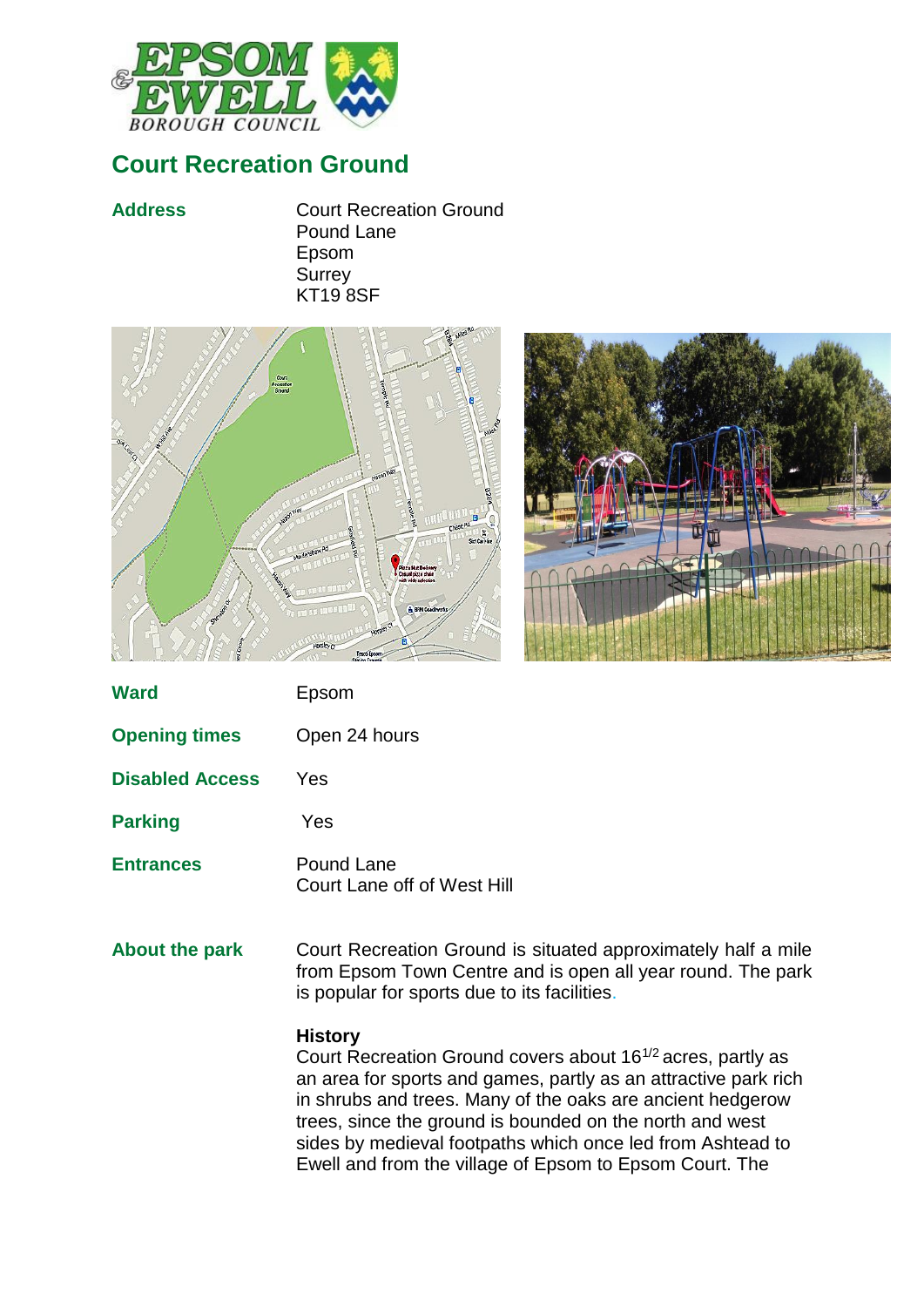Tithe map of 1842 shows two small areas of woodland which still remain, and which must have been ancient woods even then, since the oak trees are still flourishing, with the fresh growth providing a habitat for birds

Most of the ground was purchased between 1924 and 1925 with a grant from the Ministry of Health. In the following vear, part of the gardens of West Hill House was incorporated into the park. At first, when plans were being drawn up in 1923, the site was called Stamford Road Recreation Ground, but the present name soon took over. A petition for a bowling green was sent to the Council in 1931, and three years later it was laid out at a cost of £605.00. As the largest public ground in Epsom and Ewell, Court Recreation Ground was soon used for Borough celebrations.

The main celebrations for King George and Queen Mary's Silver Jubilee of 1935 were held in the Arena in Worple Road, but Court Recreation Ground also played its part with teas and a programme of entertainments for children. These included a military band, a fancy dress competition and football and netball matches.





**Facilities Sports**

Flood-lit, gated Astro Turf pitch 5 x Football Pitch\* (October – March) Bowling Green 3 x Tennis Courts (free) \**To hire a football pitch, please telephone 01372 732000*

**Sports Clubs** Epsom& Ewell Colts Longmeadz Kickin Epsom Court Bowling Club

**Changing Rooms** Yes- Hirers of pitches only

**Gym** Outdoor Gym Trail

**Playground** Yes (Under 12's and Over 12's)